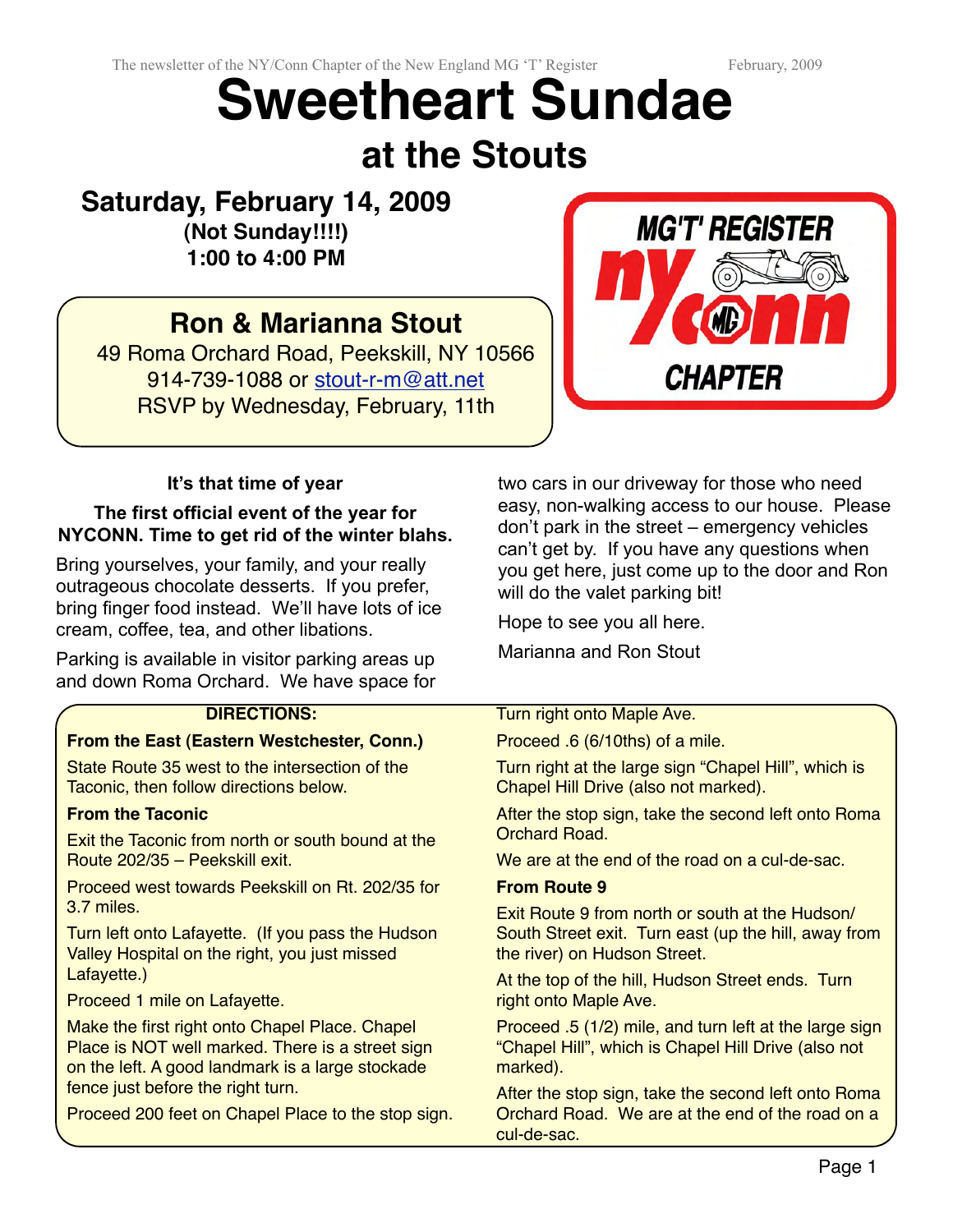

**Corned Beef & Cabbage St. Patty!s Day Celebration**

# **at Francis and Diane Tuoti!s**

# **Sunday, March 15th**

Francis & Diane Tuoti's 8 Elizabeth Drive North Salem, NY 10560

Home: 914-669-5020 Cell: 914-534-1181 [ftuoti@aol.com](mailto:ftuoti@aol.com)

Mark your calendar's now because you never know when the next newsletter will be out!

Francis is counting on spring coming early this year as he has planned a local scenic drive of about 3/4 to 1 hour in and around his beautiful North Salem neighborhood.

Afterwards we'll all head back to his house to warm up over a hearty plate of corned beef & cabbage. They'll supply the corned beef, cabbage, potatoes and liquid refreshment.

Plan to meet up at Tuoti's at around 11:30 AM with the tour departure set for 12 noon.

Don't forget to RSVP your intentions as well as what you'd like to bring. Some suggestions: appetizers, Irish soda bread, desert, or a favorite brew.

No one is allowed to bring a March snowstorm.

Francis and Diane

# **NY/Conn Calendar 2009 on the World Wide Web**

If you haven't checked out the NY/Conn website lately you owe it to yourself to do so at [www.NYConn.org.](http://www.NYConn.org)

Thanks to the supreme efforts of Ed Flax we are blessed with one of the best club sites on the internet. Ed has included contact info for your club officers, copies of old newsletters (I haven't produced a real newsletter for some time), lots of photos from past events and most importantly a **complete calendar listing** of events for 2009 so that it won't matter if I don't get an event announcement out until four

days ahead of time. MG specific events are in **bold** but there are many other important dates on this calendar so check it out.

Almost ready for unveiling is the "Members Only" section which will have a complete membership list. In the very near future I will be emailing to all dues paid members a username and password that will give you access to this section. If you don't receive this information by the end of February it means we don't think you're a member. If you think you are a member and haven't received your secret

password and username you should get in touch with Andrea Fanelli ([membership@nyconn.org\)](mailto:membership@nyconn.org) or me ([director@nyconn.org](mailto:director@nyconn.org)) and we'll get things straightened out for you.

I'm also putting together a list of sources for parts, supplies, repair shops, chrome shops, engine rebuilding, roller cams, etc. If you have a favorite source that you would recommend, please forward that to me. Once I've compiled the list I'll see if I can get Ed to include that as a new section on the website. Being the genius that he is, I know he can.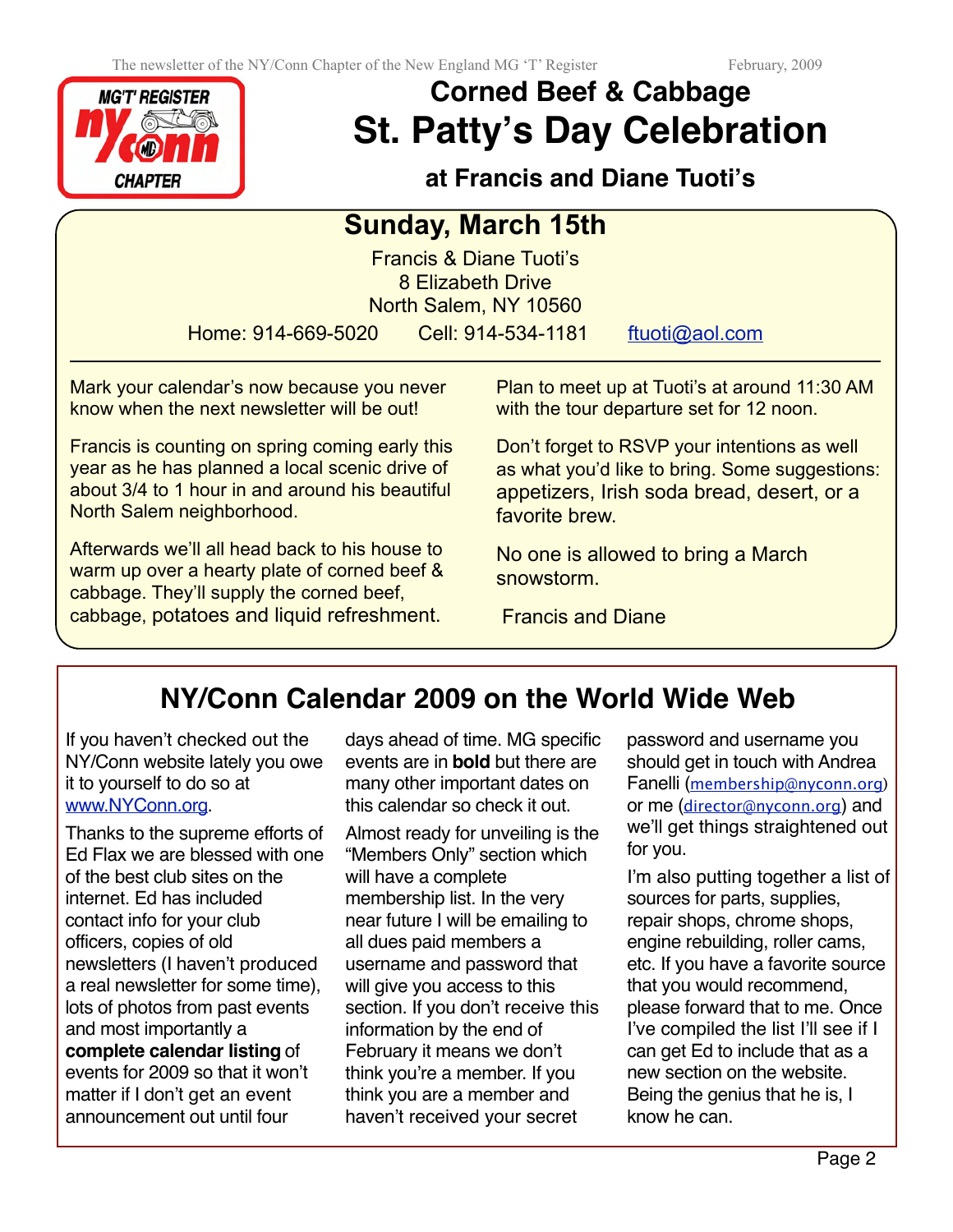

#### **TIRED DANGEROUS TIRES** *BY JOHN TREIBLE*

**MG'T REGISTER Com** 

The following article was "borrowed" from *The eChatter*, newsletter of the Emerald Necklace M.G.<br>Register, Volume 28, Issue 8, August, 2008 WWW.MGCLEVELAND.COM Register, Volume 28, Issue 8, August, 2008

Have you checked your MG tires recently? They look pretty good do they? Lots of tread, no noticeable sidewall bulges? Do know how old they are?

Some may recall that Georgie & I were heading home with our ENMGR caravan from MG2003 in St Louis. We had just left the host hotel and were tooling up the interstate at 70mph. A semi had just passed us when the left rear tire blew up. It actually shredded and lost the tread. Fortunately we were able to safely pull off onto the berm and with the help of our friends we were back on the road in a few minutes.

 We were close to our overnight headed home from the show. stop in Indianapolis when the right front tire blew up – same thing, tread shredded and separated from the casing. Before we started for home the next day I went to a local tire store and bought five new tires. Before we started out on the trip I had inspected the tires. They had good tread and didn't appear to have any external flaws. Of course the problem was out of sight – the tires had deteriorated over the years from the inside.

Fast forward to MG2008. Some folks from the Old Speckled Hens Club in Michigan were

They were not as fortunate as we were. The following pictures tell the story. The fact that these folks are fortunate enough to be looking at their wrecked car is a miracle. I beg all you club members to replace your tires if they are more than 10 years old no matter how good they look – your life may truly depend on it.

Please view the following on tire safety. [http://](http://abcnews.go.com/Video/playerIndex?id=4826897) [abcnews.go.com/Video/](http://abcnews.go.com/Video/playerIndex?id=4826897) [playerIndex?id=4826897](http://abcnews.go.com/Video/playerIndex?id=4826897)

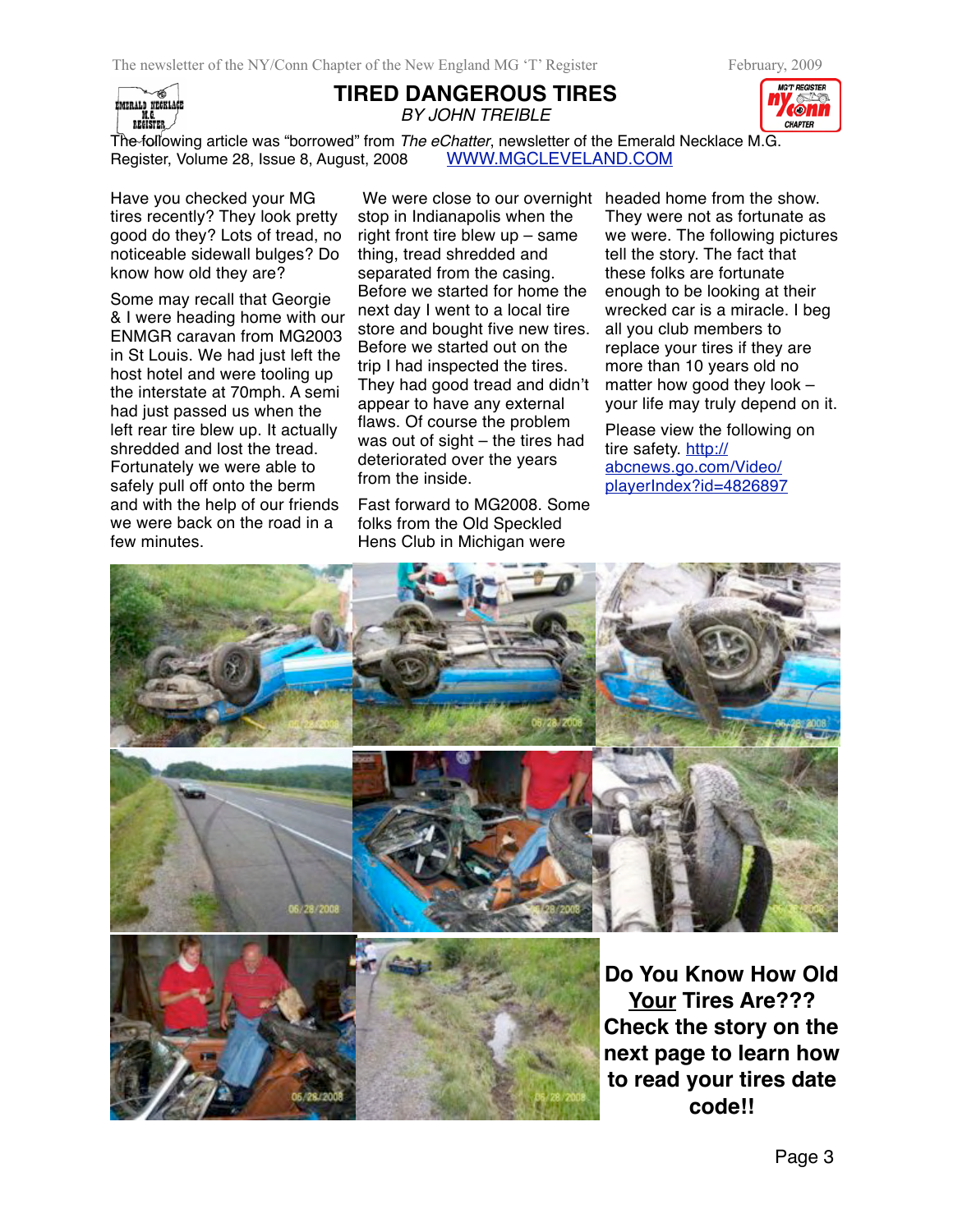## HOW TO TELL HOW OLD YOUR "NEW TIRES" REALLY ARE An ABC News Presentation



Attorney Roger Braugh shows Brian Ross that aged tires have a higher potential for dramatic tread separation, which in many cases has led to tragic endings for unsuspecting motorists. Braugh says his lawsuits on behalf of dozens of victims have uncovered a pattern of corporate neglect and government inaction on the issue of aging tires.

Contrary to popular belief, you can't judge a tire by its cover. Researchers and most experts agree that along with tread depth and proper tire maintenance, tire age is also crucial to your safety on the road.

This tire was bought as new -- it has never been on the road -- but was nearly 14 years old when purchased. Despite its deep treads, this tire's inside layers have been slowly decomposing and drying out, what experts say make it like "a ticking time bomb."



**DOT: Tire meets DOT** safety standards.

4202: Week & year tire was made -- 42nd week of the year 2002



MK: DOT's tire code plant code

87: Tire size

**FOWR: Manufacturer** symbol identifying tire brand

This graphic breaks down the various codes in the Department of Transportation's serial number for tires. A cryptic code of four numbers at the end of the 12 digit DOT serial number can tell the consumer which week and year a tire was manufactured. Can you tell when your tires were made?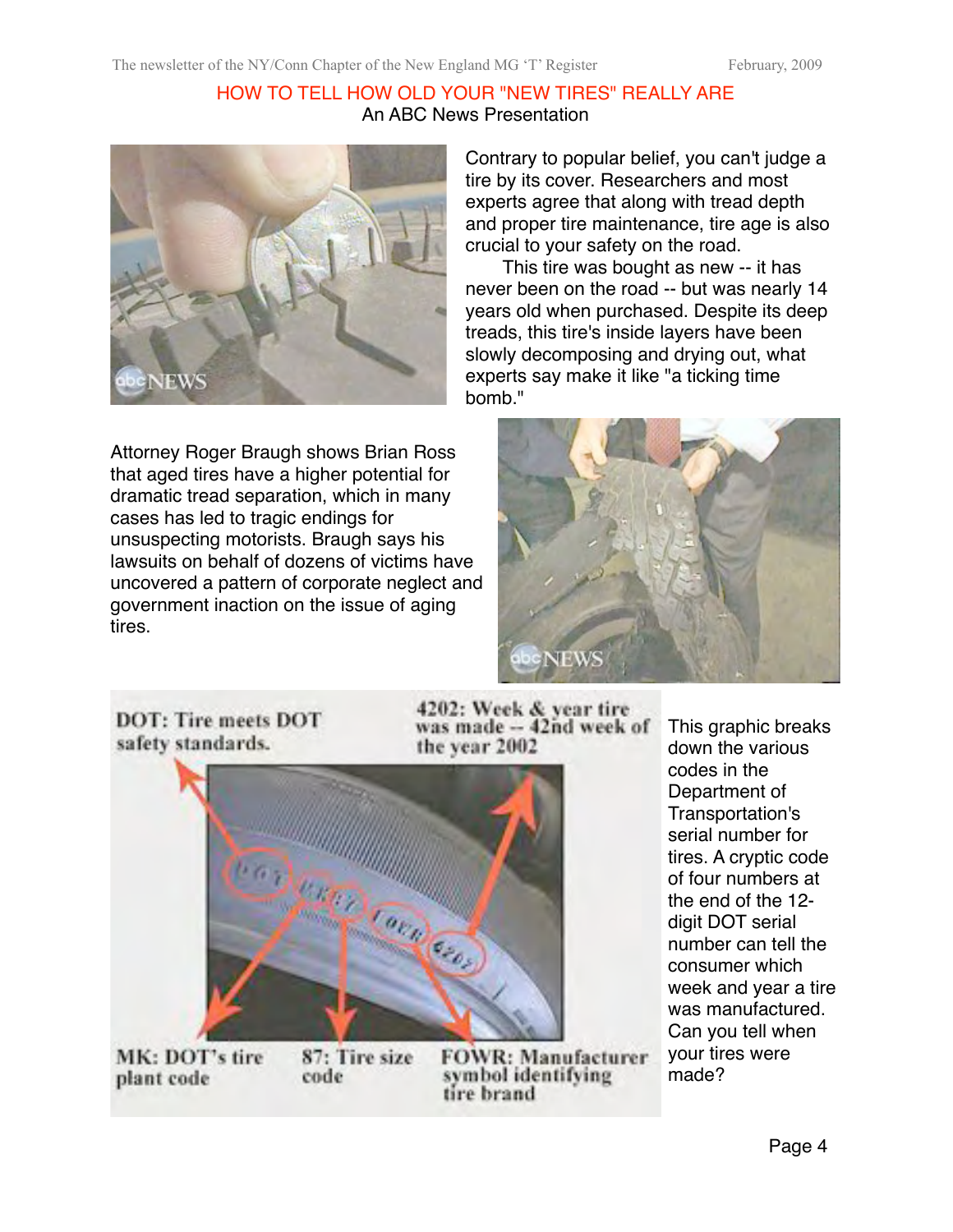## HOW TO TELL HOW OLD YOUR "NEW TIRES" REALLY ARE *(Continued)*

This tire's DOT code indicates that it was made in the 41st week of 1994. Tires made in the 1990s have three numbers at the end of the DOT code, while tires made after 2000 have four numbers.





This tire is more than seven years old. It was made in the 13th week of 2001. According to experts like Sean Kane, who runs a private auto safety research firm, tires older than six years get increasingly more dangerous regardless of how long they've actually been on the road.

ABC News' "20/20" sent producers undercover, rigged with hidden cameras, to tire retailers all over the county to see if any old tires are being sold as new. The undercover producers found half a dozen tires older than six years at this Sears in Jersey City, N.J. -- some were even older than a decade. (ABC News)





## **Aged Tires: A Hidden Danger on the Road?**

ABC News affiliates all over the country did their own investigations collaborating with "20/20" and the Brian Ross Investigative Unit for this report. In Indianapolis, WRTV-TV found old tires at three tire distributors. This tire was made in the 31st week of 2001. (WRTV-TV)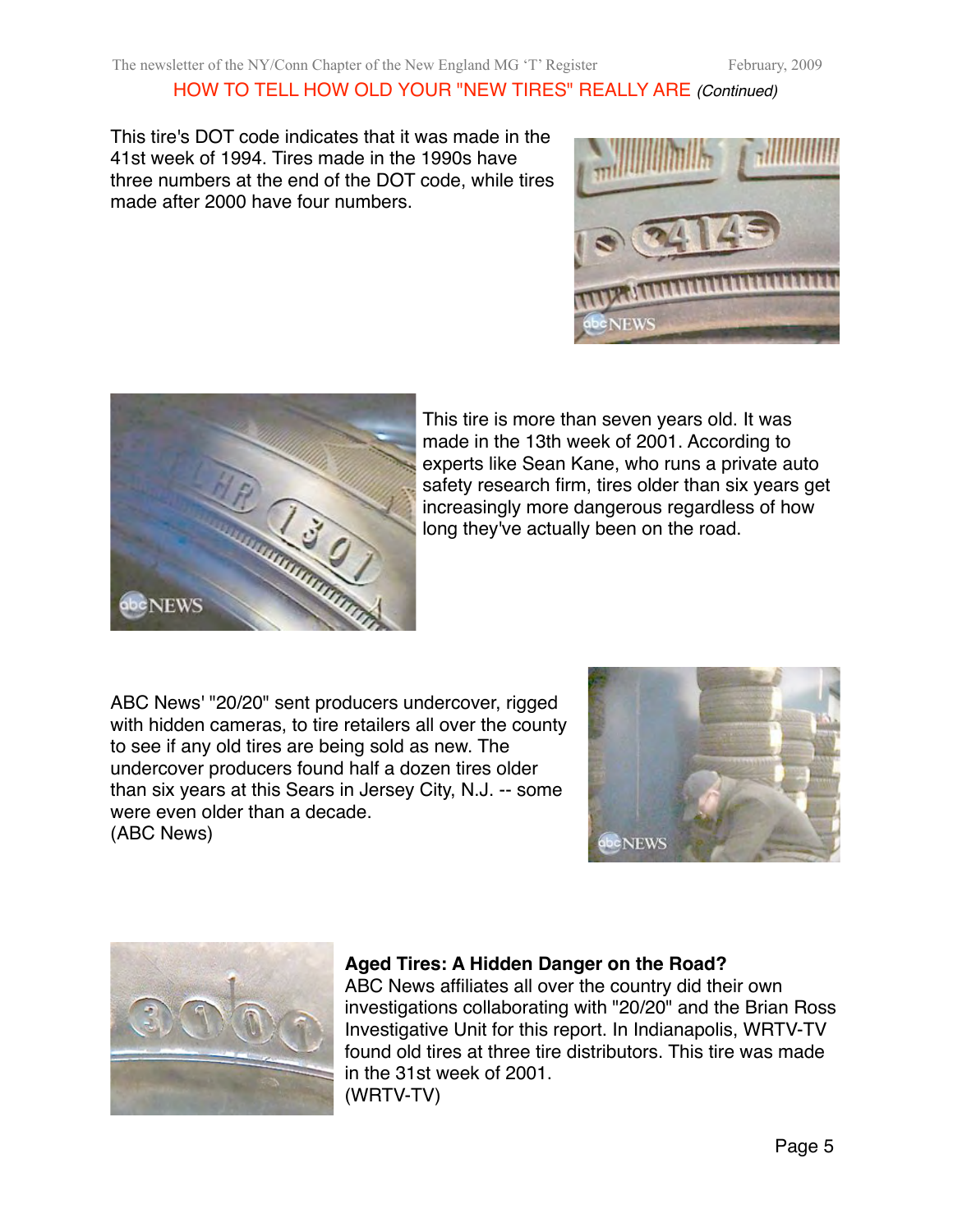

### **Aged Tires: A Hidden Danger on the Road?**

In San Francisco, KGO's reporters found a nineyear-old tire, made in the 45th week of 1999, sold as new at a tire dealer. (KGO)

#### **Aged Tires: A Hidden Danger on the Road?**

And in the New York area, our undercover "20/20" shoppers found several Sears stores selling tires older than six years. Sears says it is unusual to have old tires in their inventory and told ABC News, "Consistent maintenance, proper inflation and regular inspection for tread wear patterns and damage are the keys to good tire performance. For consumers who are concerned about the age or condition of their tires, it is recommended they let us evaluate their tires regularly, which we'll do free of charge." [\( ABC News\)](http://abcnews.go.com/)





#### **Aged Tires: A Hidden Danger on the Road?**

At another Sears store, we were told that a tire made 12 years ago, in the 46th week of 1996, was perfectly safe. Sears said, "We follow an inventory process of first in, first out, and we turn our tire inventory an average of more than three times a year. We note that there is a difference of opinion in the tire industry...about the service-life limits of tires. The safety of our customers is a top priority for Sears, and we'll continue to work with all interested parties to push for a consensus on tire service limits." (ABC News)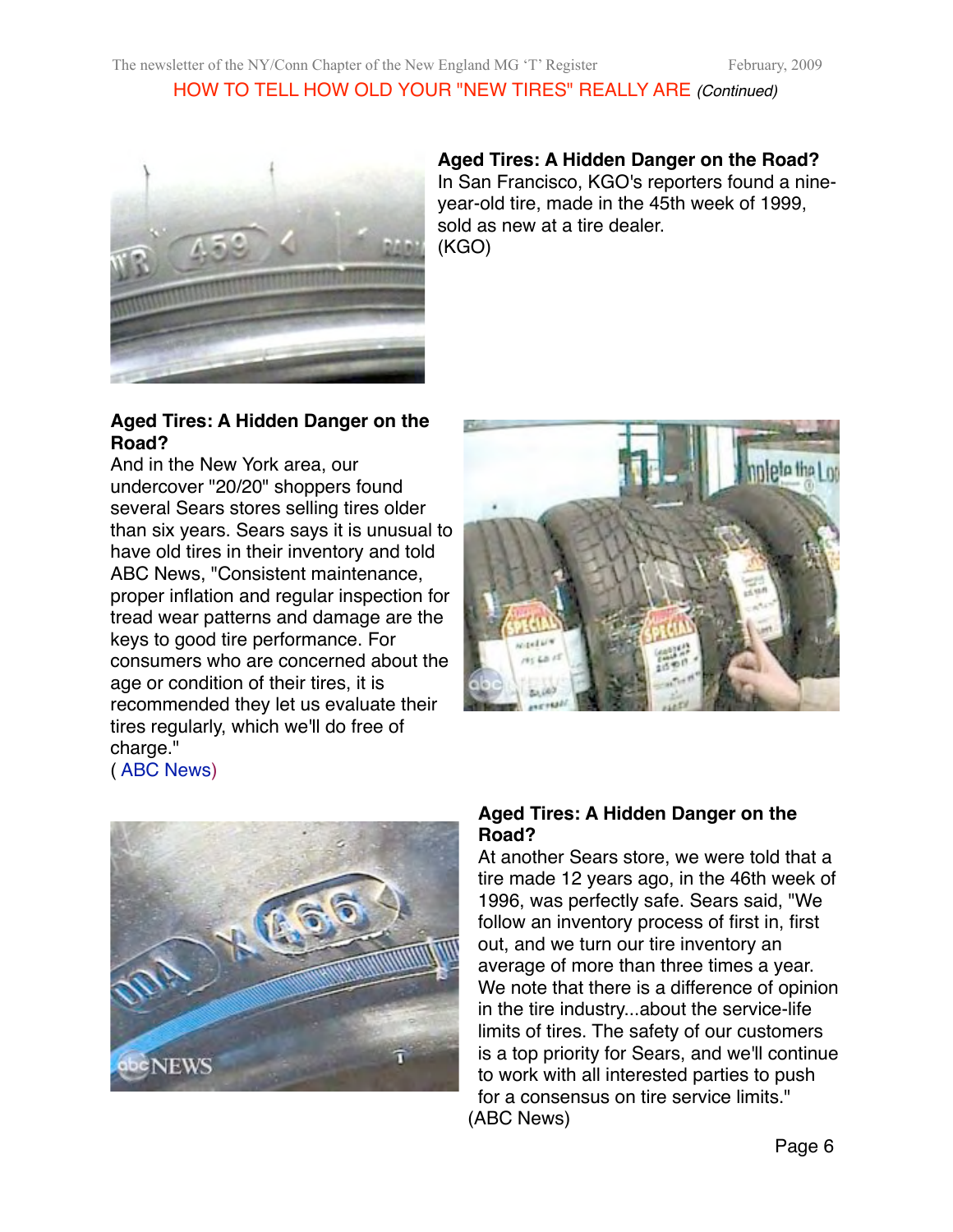### **Putting a Premium On Classic Cars**

*by M. P. McQueen, The Wall Street Journal, Autos, July 30, 2008*



Collecting antique and classic cars is increasingly popular, and car values are zooming. Now, agencies that specialize in insuring these vehicles are watching as other insurers try to grab the wheel. That means more options for collectors shopping for coverage.

Las Vegas car enthusiast Jim Rogers, 69 years old, owns a rare 1956 Dual-Ghia -- just over 100 of them were made. "I have one I paid \$30,000 for [two years ago], but I had to restore it," Mr. Rogers says. "I turned down \$475,000 three months ago" for the car. He pays Warren, N.J.-based [Chubb](http://online.wsj.com/public/quotes/main.html?type=djn&symbol=cb) Corp. \$758 a year to insure it.



Gianni Cipriano for The Wall Street Journal

*Jim Grundy Jr. and his mother, Patricia, with a 1909 Pierce Arrow car.*

Earlier this year, Chubb ended its exclusive arrangement with Grundy Worldwide, the oldest insurance agency specializing in classic and antique cars, and now sells policies directly to collectors as well. To attract business, Chubb lifted a previous mileage restriction on coverage, provides free towing after a breakdown to the garage of your choice and has increased liability limits up to \$50 million. Fireman's Fund Insurance Co., a unit of [Allianz S](http://online.wsj.com/public/quotes/main.html?type=djn&symbol=az)E, and [American International Group'](http://online.wsj.com/public/quotes/main.html?type=djn&symbol=aig)s Inc. Private Client Group are two other high-end property insurers expanding into the market. Added to the longtime players in the market, these new insurers -- which are trying tactics like dropping mileage limits or adding extra coverage -- give consumers more coverage choices.

Insurance companies' interest comes as wealthy hobbyists seek out cars that were popular in their youth -- such as the high-powered sports and "muscle" cars of the 1960s and '70s. There are serious collectors like Mr. Rogers, owner of Sunbelt Communications Co., whose stable of 290 vehicles is

valued at about \$20 million. But insurers are also targeting less-affluent consumers who may have one collectible car for sentimental reasons.

Long Valley, N.J., resident Suzanne Salisbury owns a 1967 Volkswagen Beetle convertible she bought new for \$1,900 and now has insured for \$25,000. "I never lost my totally irrational attachment to my car," Ms. Salisbury, 63, says. She has been insured with Hagerty Insurance Agency Inc. of Traverse City, Mich., for several years and pays \$230 annually for coverage, she adds. "It's cool. I get beeped at by everybody."

In all, there are nearly three million collector cars in the U.S., according to one insurer's estimates. An antique- or classic-car policy usually includes basic coverage that is the same as any standard auto policy: liability, including bodily injury and property damage; collision; comprehensive; uninsured and underinsured motorist coverage; and medical payments or personal injury, according to the Insurance Information Institute, a trade group. (Comprehensive and collision are optional in most states.)

But the specialty policies may provide extra options specific to collectors. Chubb, for instance, offers a complimentary evaluation of clients' garages for collections valued at \$1 million or more. Fireman's Fund recently started allowing owners in 24 states to cover all the cars in their collection with one liability policy -- which can be a big money saver for large-scale collectors. And AIG Private Client Group, which targets the ultrawealthy, promises to provide help evacuating a collection during a disaster, such as hurricane or wildfire. Some insurers also sell policies or endorsements that cover "diminution of value," the difference between the market value of a car and its value after damage and restoration. And specialty policies can also cover unusual expenses connected to touring and exhibitions, such as this week's 30th Annual Meadow Brook Concours d'Elegance in Auburn Hills, Mich.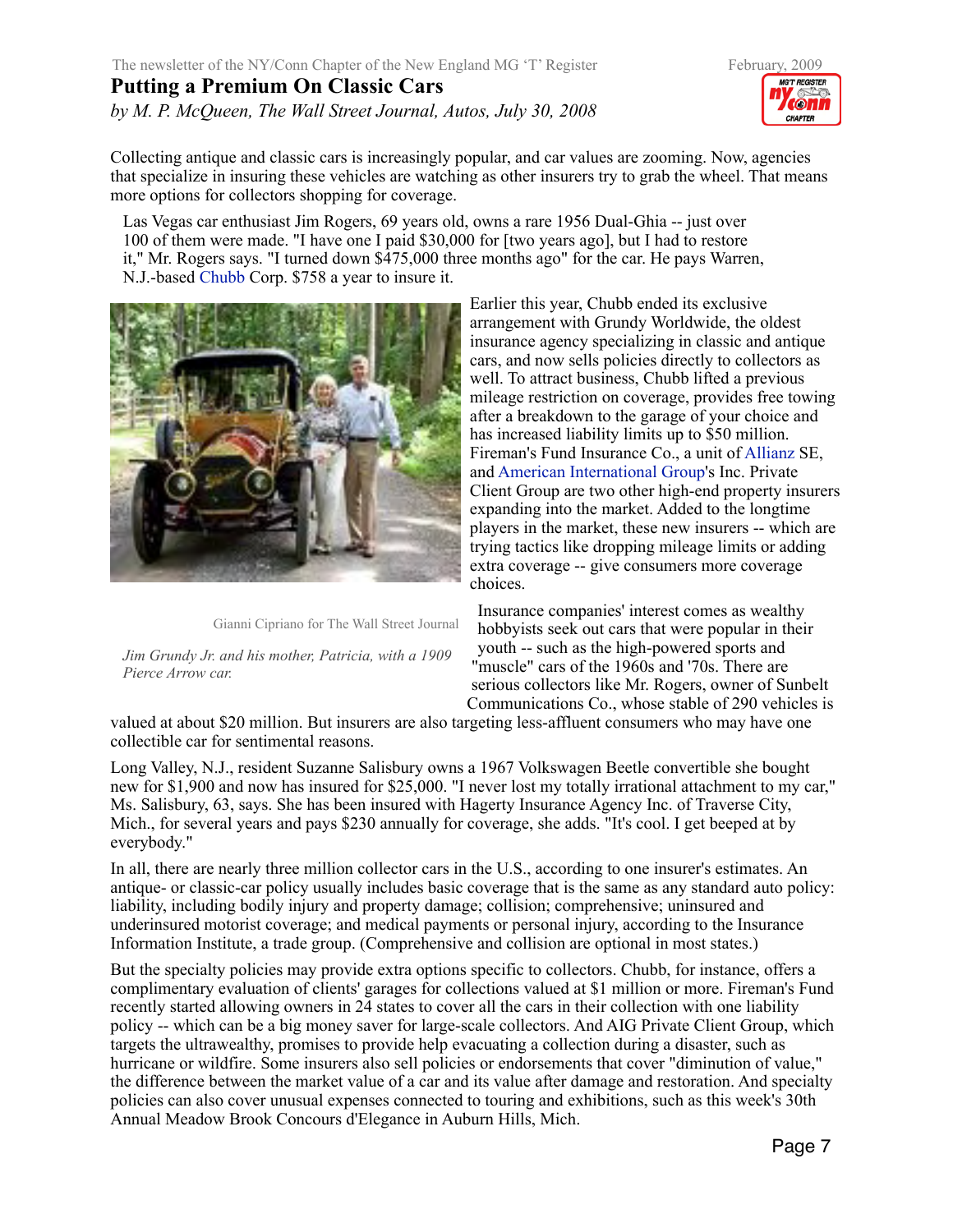# **Putting a Premium On Classic Cars** *(Continued)*

# *Driving a Deal*

Antique- and collector-car policies can cost up to 35% less than a standard auto insurance policy for similar coverage. Here are some tips when shopping for insurance:

!Find insurers that offer coverage unique to collectible cars, including expenses related to restoration and spare parts and choice of garage.

!Look for a policy that insures a car for the 'agreed value' prior to a total loss. Under this, consumers can increase coverage as the car's value appreciates.

!To qualify, cars must be old or rare and likely to increase in value. Also, they can't be used for daily driving.

Ron Fiamma, director of private collections at AIG Private Client Group, says one client's car was impounded because of a fire on the ship that was transporting the vehicle to Europe for an exhibit. Mr. Fiamma says he paid \$30,000 to get the car off the ship -- even though he says it wasn't covered at the time.

There's also an advantage for those with specialty insurance when it's time to make a claim: If a car is totaled, standard automobile insurance usually pays the "depreciated value" of the vehicle. But classic cars often appreciate, and those with specialty insurance can get coverage for the "agreed value" of the car and buy more coverage as the value increases -- as long as it's done in advance of any loss. Some collector policies pay a "stated value," or a payment to repair or replace the car not to exceed a fixed amount.

Grundy and several other long-established specialty agencies continue to dominate the field. The Horsham, Pa.-based agency was started by CEO Jim Grundy Jr.'s father and has insured 1.5

million cars. It sells insurance underwritten by companies that include Philadelphia Insurance Cos. of Philadelphia Consolidated Holding Corp., as well as Chubb and Fireman's Fund.

Companies define "collector vehicles" differently. Some offer special policies for vehicles that are 15 years old and older, some start at 25-years-old and others define them more generally as those likely to appreciate in value. Most insurance companies require collector cars to be seldom driven and garaged,



*Specialty insurance is designed to cover rare or classic cars, such as the 1961 Ferrari 250 GT SWB California Spyder, above, and a 1976 AMC Pacer*

sometimes under specific conditions.

The value of these cars makes insurance essential. A 1961 Ferrari 250 GT SWB California Spyder, once owned by actor James Coburn, sold for \$10.9 million in Italy in May. Even cars made by now-defunct American Motors Co. -- the Pacer (1975-1980) and the Gremlin (1970-1978) -- now qualify as classics, insurers say.

Despite the high value of the cars, collector car insurance is relatively inexpensive, generally 25% to 35% of the cost of insuring a "daily driven" car. For an antique vehicle valued at \$10,000, a driver could pay as little as \$100 per year for full coverage that includes liability, comprehensive and collision coverage with an average liability limit of \$100,000, said Bob Wallace, president of J.C. Taylor Antique Automobile Agency Inc. of Upper Darby, Pa., a specialty agency. Hagerty says its average premium is about \$300 a year.

That's because collectible cars -- and their drivers -- are a relatively low-risk proposition. Most pamper their cars and take them out only for short rides and exhibitions. Theft, vandalism and fraud also are less frequent, although Mr. Grundy recalls paying a \$3 million claim for a James Bond Aston Martin that was stolen from a plane hangar in Boca Raton, Fla.

Write to M.P. McQueen at [mp.mcqueen@wsj.com](mailto:mp.mcqueen@wsj.com)

#### **Corrections & Amplifications**

Grundy Worldwide, an insurance agency that specializes in classic and antique cars, ended its exclusive agency agreement with Chubb Corp. for collector car insurance in 2006. This Personal Journal article on insuring old cars incorrectly said that Chubb ended the relationship earlier this year. Page 8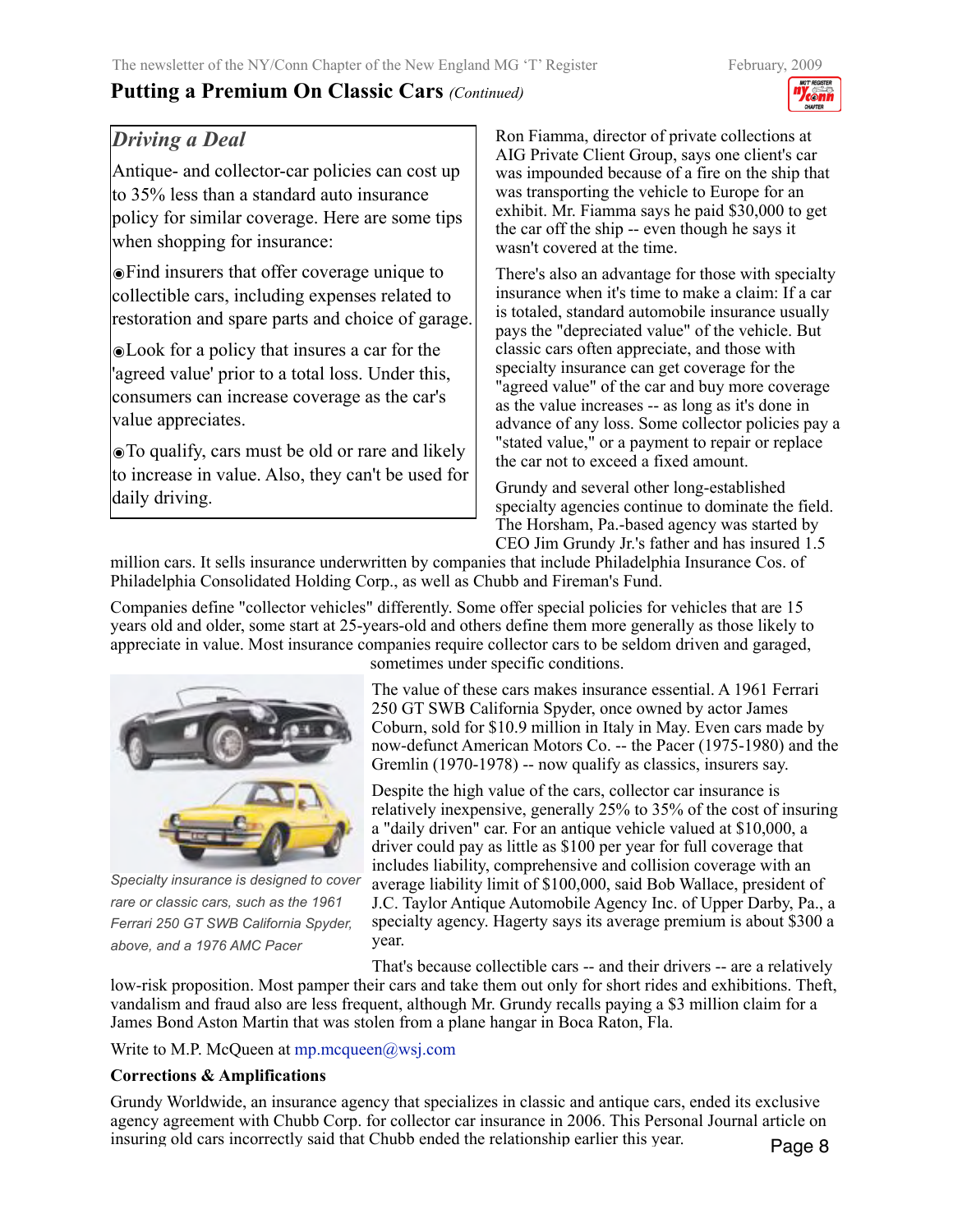The newsletter of the NY/Conn Chapter of the New England MG 'T' Register February, 2009



The following article was "borrowed" from the *Tally Ho*, the newsletter of the Big Bend MGs.

#### [www.bigbendmgs.com](http://www.bigbendmgs.com)





# *by Nigel Strangway COB NIGEL's Garage Mahal*

# **Background:**

Last time we discussed use of a basic check list to determine why an engine could not be started. We discussed that all internal combustion engines needed the big four: *Fuel, Air, Spark and Compression* in order to run. We also made some assumptions which in the real world may border on poetic license but we will deal with that at a later time. Generally speaking you do not see multiple component failures within the same system. Most multiple failures usually can be traced back to a common point.

## **Discussion:**

Concerning the use of the Basic - Basic No Start Check List we said "There is really no reason to do these tests in this specific order but it is as good as any other order." With that in mind we removed the spark plugs as we felt that since the engine had sat for some time it might be useful to squirt a little motor oil onto the tops of the pistons to provide some lubrication and help the sealing of the rings. Since we had all of the plugs out we just went ahead and did the one thumb compression test. Compression Test: hold

thumb over the plug opening while cranking. Pressure should be felt. If no pressure is felt low compression could be caused by valves stuck open, a holed piston or stuck rings. Check the other cylinders.

The indications apply to the cylinder being tested only.

If the engine has no compression in some cylinders and compression in others it will spin cycling between a load and no load with all of the plugs installed. Then we will have to see why there is no compression in the faulty holes.

BUT what if we had negligible compression in all cylinders and the engine spun freely as if there was no load on the starter? That would indicate multiple failures in a common system. We would assume that some component common to all cylinders was at fault like maybe the cam timing set.

All of the valves stuck open!! Not likely but possible.

If valves stick from rust due to extended disuse some stick open and some stick closed. Very bad things happen when you crank past a valve rusted in the closed position.

All of the pistons with silver dollar size holes in the top!! Probably not.

Pistons usually burn in singles sometimes in twos seldom more.

Now back to a failed timing set the quickest check is to remove

the distributor cap and see if the rotor is turning when you crank the engine. If the rotor is stationary you might remove the valve cover to see if the valves are rocking to verify that the cam is not turning. Repair will require removal of the timing cover for repair.

We will leave this thread here and next time we will fool around with stuck valves.

# - - - - - - - - - -

# **NIGEL's**

# **Basic - Basic No Start Check List**

1) Fuel: in the tank, fuel pump running, fuel at the carb.

2) Spark: at the plug wire, spark at the coil, spark at the plug electrodes.

3) Air: remove air cleaner and hold hand over carb inlet while cranking; should feel suction. Plugged exhaust system can also cause insufficient intake air but in this case the engine will usually start and bog to a stop.

4) Compression: hold thumb over the plug opening while cranking; pressure should be felt. Check all cylinders.